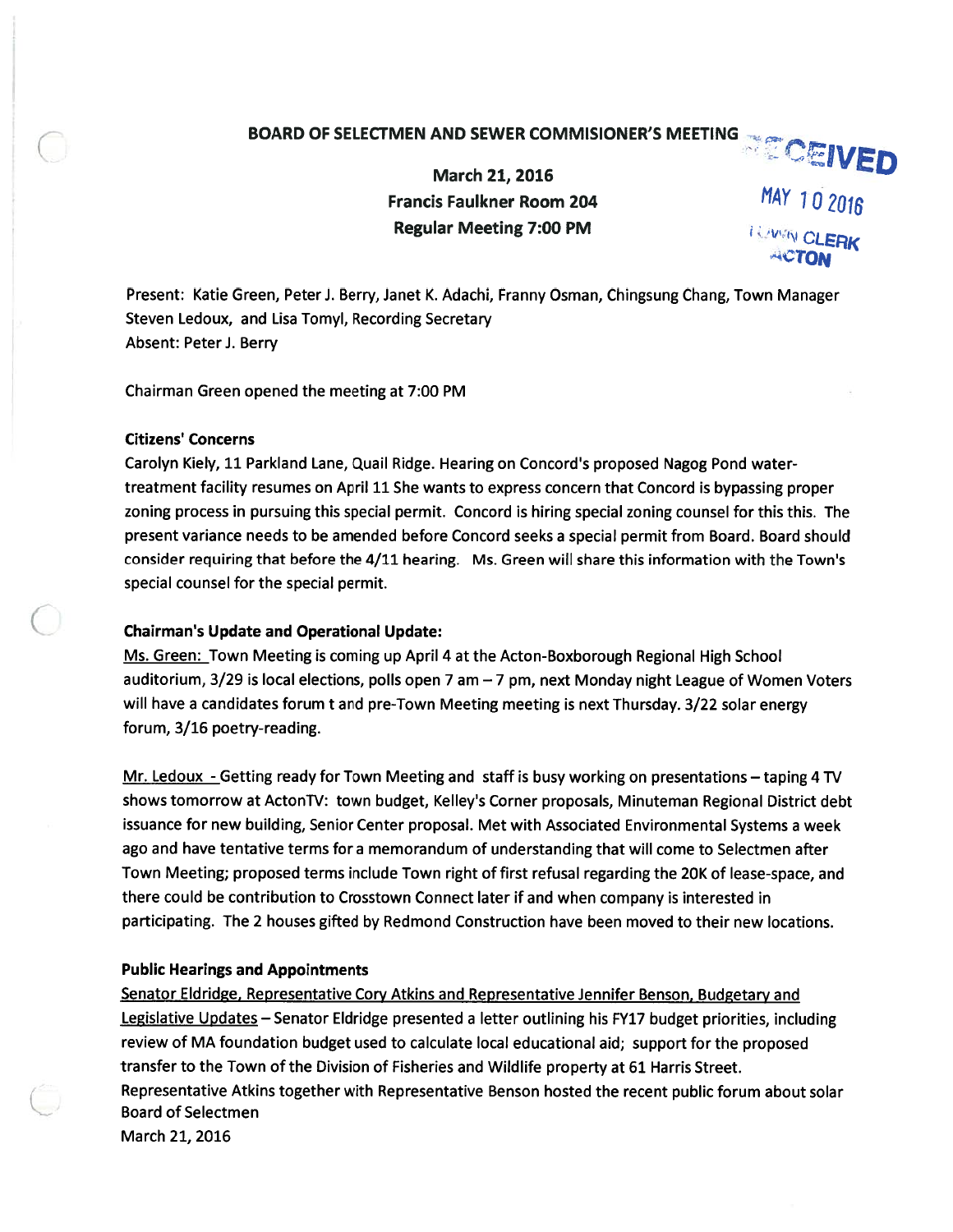energy and net metering at the Public Safety Facility; Rep. Atkins also is <sup>a</sup> sponsor for proposed legislation to require hands-free driving, to call on Congress to call <sup>a</sup> constitutional convention to amend the U.S. Constitution in response to the U.S. Supreme Court's Citizens United decision, and to protect transgender individuals in public accommodations. Representative Benson supports increased per-pupil local aid and is working on House Bill 3448 to increase Town of Acton liquor licenses. Acton has 27 licenses and is seeking an additional 22, which is <sup>a</sup> significant increase so will require phased release of the additional licenses. Rep. Benson said the solar forum was well-attended with lots of stakeholders and diverse perspectives.

Ms. Osman noted with respec<sup>t</sup> to the Concord proposed treatment plant at Nagog Pond that Senator Eldridge suggested that the 2 towns discuss the special permit; Senator Eldridge is researching the 1884 law and will be doing <sup>a</sup> walkthrough of the property. Ms. Osman asked about funding for Senior Centers, and also homeless housing Bill 1111. Senator Eldridge stated that the sale of state land to produce housing still in draft form. Ms. Osman noted that Maynard was having Representative Kate Hogan earmark <sup>a</sup> fixed route for transportation to Emerson hospital, and asked what is an earmark and can the Town of Acton ge<sup>t</sup> one. Representative Benson explained..

Mr. Chang asked what Senator Eldridge thought about education testing standards. Senator Eldridge feels there should be <sup>a</sup> moratorium regarding testing.

Package Store Transfer of License, Acton Market, Inc. to Chaki Corporation - Ms. Green read the public hearing notice. Representing Chaki Corporation was Brian Akasian, Esquire. Hours are 6AM – 10 PM. Ms. Adachi moved to approve transfer of malt and Wine Acton Market, Mr. Chang seconded. All Ayes (4-0).

Acton Community Housing Corporation - <sup>12</sup> Powder Mill Road, Chapter 40B Proiect Presentation — ACHC chairman Nancy Tavernier introduced the Chapter 40B applications that have been presented to the ACHC. A Local Initial Program project, or so-called friendly 40B, allows decisions and suggestions to be negotiated between the Town and the developer; in the alternative, developers may file directly with MassHousing (the state affordable housing financing arm). The <sup>12</sup> Powder Mill development is not <sup>a</sup> LIP project. Architect Peter Conant, Representing the developer, explained his concern about the recent retirement-related turnover at the MA Department of Housing and Community Development, which oversees LIP projects, and also said that he had <sup>a</sup> better connection with MassHousing. The development almost fronts on the Assabet, with <sup>a</sup> <sup>60</sup> foot-wide strip running between the proposed site and the river. The curved configuration of the attached residences enables the development to stay outside of the protective 200' riverfront buffer. Ms. Tavernier noted the preservation of vast open space, layout, small, efficient units of 1600 ft. with market price under 400K. She said ACHC voted to recommend the development and recommended that the Selectmen also suppor<sup>t</sup> the project. Ms. Adachi noted that the Design Review Board provided written comments and really like the concept. Ms. Adachi moved that the Board of Selectmen expresses suppor<sup>t</sup> for the project and submit <sup>a</sup> letter to MassHousing. Ms. Osman second, All Ayes (4-0)

Board of Selectmen March 21, 2016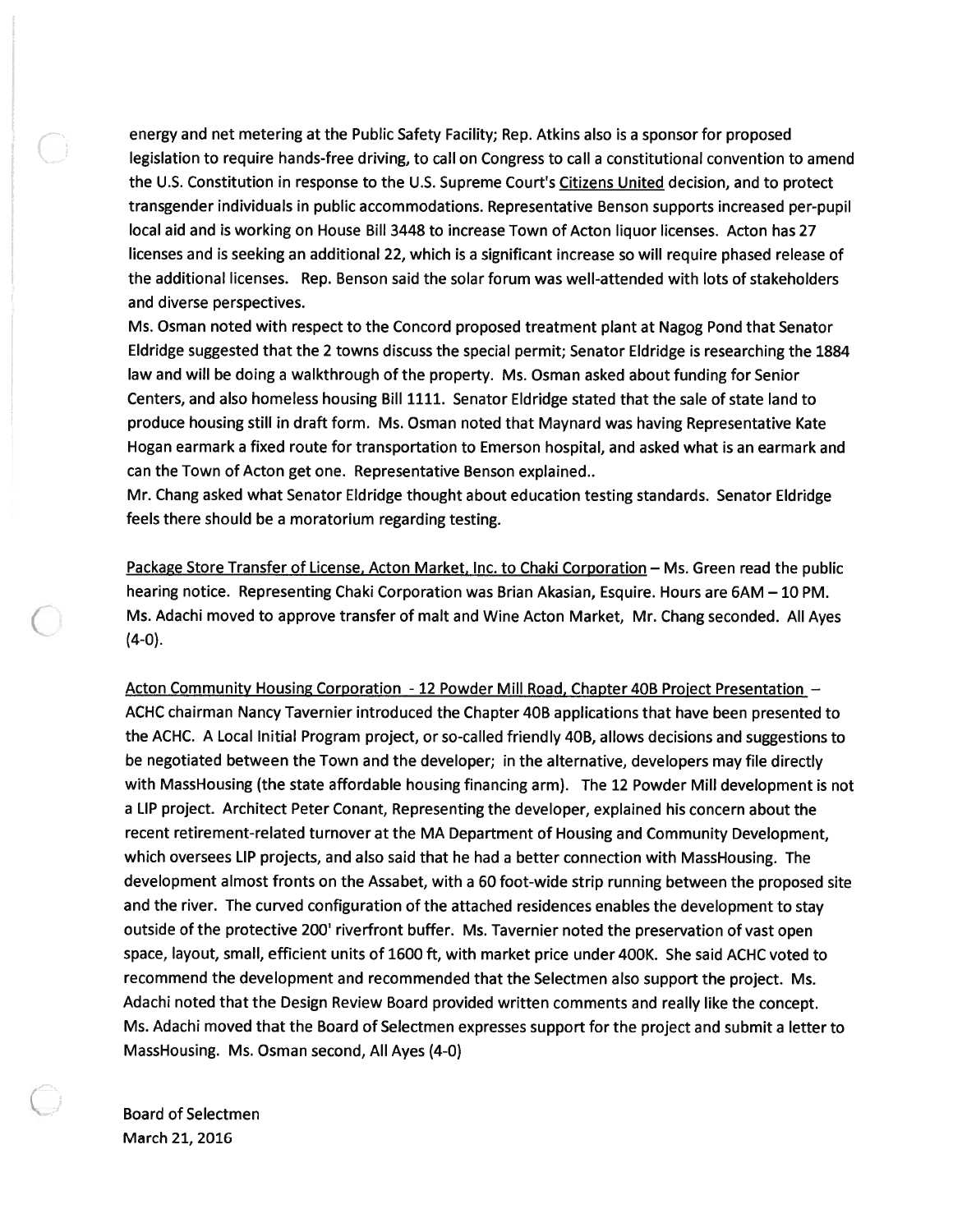ACHC - 248 High Street 40B Project Presentation - This is a LIP project. Representing the developer wre Joe Levine and his father, attorney Lou Levine, who previously were involved in the 69-87 River Street project. Nancy Tavernier noted that the site is one-half mile to the Stop & Shop plaza on Powder Mill Road, the houses will be arts-and-crafts bungalows, the developers are known and Town-owned open space of 4.6 acres is at the rear of the development site. She said that ACHC voted to recommend the application and recommends the Board of Selectmen also recommend and sign the application as well. The ACHC held <sup>a</sup> public forum regarding designs of houses and the bungalow design that the developer is proposing was the #1 choice. Ms. Adachi requested clarification of the status of the existing house and delayed demolition. Ms. Osman inquired about the possibility of building rental units; Mr. Levine had no real interest because of the economics. Ms. Green said she generally was supportive of the development, but disappointed that the historical house was in such poor shape that it could not be saved. She asked if there had been any offers on the house: no.

Fran Arsenault, Mohegan Drive - stated she is a Real Estate agent in town and there was some interest in purchasing the parcel.

Susan Bierwagen, Dunham Lane - working with Tom Tidman and Natural Resources Department, and said that small body of water on the property may be considered <sup>a</sup> vernal pool.

Ms. Osman moved to authorize the Chair to sign the application and sign <sup>a</sup> letter of suppor<sup>t</sup> to DHCD, Ms. Adachi seconded. All Ayes (4-0)

### Selectmen's Business

Acton Leadership Group Update - Mr. Ledoux reviewed the consensus reached during the ALG meeting last Tuesday. 1.6M reserves use in FY18, 1.3M in FY19.

Selectmen to Take Positions on Warrant Articles - At Ms. Adachi's recommendation, given insufficient financial information, Board deferred, until first night of Town Meeting, taking position on Article 10, pertaining to proposed debt issuance for Minuteman new building.

Petition to Accept 313 & 315 Main Street as Part of Acton Sewer District— Ms. Adachi moved to approve and gran<sup>t</sup> the petition, Ms. Osman seconded, all ayes (4-0).

### Selectmen's Reports:

Selectmen Reports are included in the agenda packet on Docushare.Ms. Osman announced that there would be <sup>a</sup> public information session about the North-South Rail Link on 4/12, Room 204, with former Governor Mike Dukakis being <sup>a</sup> featured speaker.

### Consent Agenda

Ms. Green reques<sup>t</sup> to withdraw item 21 due to donators pulled their donation to submit <sup>a</sup> full donation and purchase of the Wildlife camera. Ms. Green moved to hold #10, Ms. Adachi moved to approve with

Board of Selectmen March 21, 2016